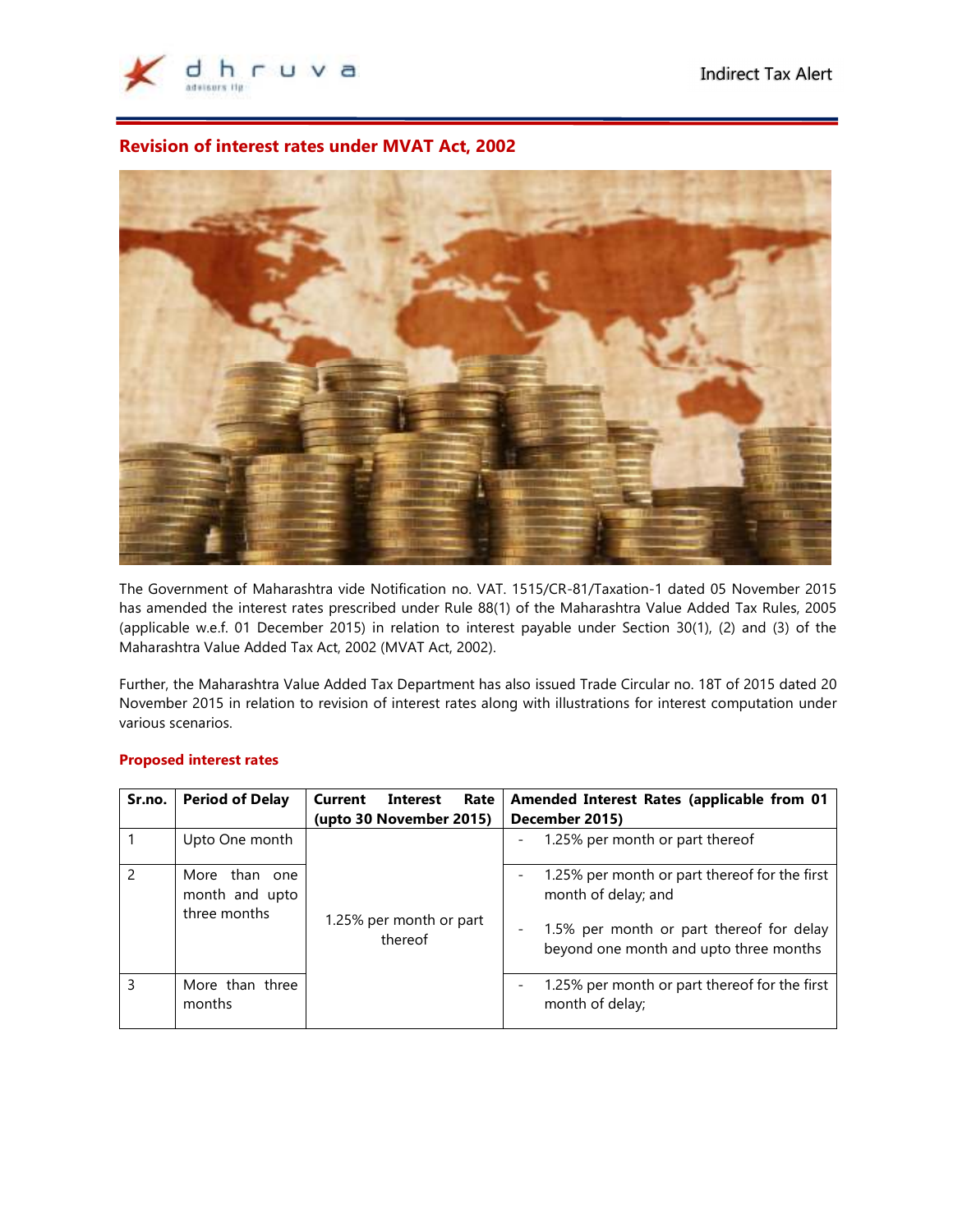

|  | 1.5% per month or part thereof for delay<br>$\sim$ 100 $\mu$<br>beyond one month and upto three months;<br>and |
|--|----------------------------------------------------------------------------------------------------------------|
|  | 2% per month or part thereof for delay<br>$\overline{\phantom{a}}$<br>beyond three months                      |

## **Applicability of the amended Interest Rates**

The Circular clarifies that new interest rates would apply to the defaults as existing on 01 December 2015. In such cases, new interest rates would apply as per the slabs which would be counted effective 01 December 2015.

### **Illustration**

A sample interest computation is as under:

| <b>Period</b> | Due Date of<br><b>Payment</b><br>of | оf<br><b>Date</b><br>Payment<br>of Tax | <b>Computation of Interest</b> |                      |
|---------------|-------------------------------------|----------------------------------------|--------------------------------|----------------------|
|               | Tax                                 |                                        | <b>Period</b>                  | <b>Interest Rate</b> |
| April         | 21/05/2015                          | 31/03/2016                             | 22/05/2015 to 30/11/2015       | 1.25% per month      |
| 2015          |                                     |                                        | 01/12/2015 to 31/12/2015       | 1.25% per month      |
|               |                                     |                                        | 01/01/2016 to 29/02/2016       | 1.5% per month       |
|               |                                     |                                        | 01/03/2016 to 31/03/2016       | 2% per month         |

The above methodology would equally apply for dealers whose periodicity is quarterly or six monthly filing of returns.

## **Our Comments**

Currently, the interest rate is 1.25% per month or part thereof which would now increase to upto 2% per month or part thereof (post December 2015) if the period of delay is more than 3 months. However, there is no corresponding increase in the rate of interest (currently at 0.5 percent per month or part thereof) on refunds payable to dealers.

Further, the amended interest rates would apply to all pending litigations, open assessments and audits. In such cases, additional interest would be payable based on aforesaid slab rates. Consequently, dealers may evaluate paying the disputed amounts under protest to avoid payment of interest at higher rates.

# **[Notification No. 1515/CR-81/Taxation-1 dated 05 November 2015 and Circular No. 18T of 2015 dated 20 November 2015]**